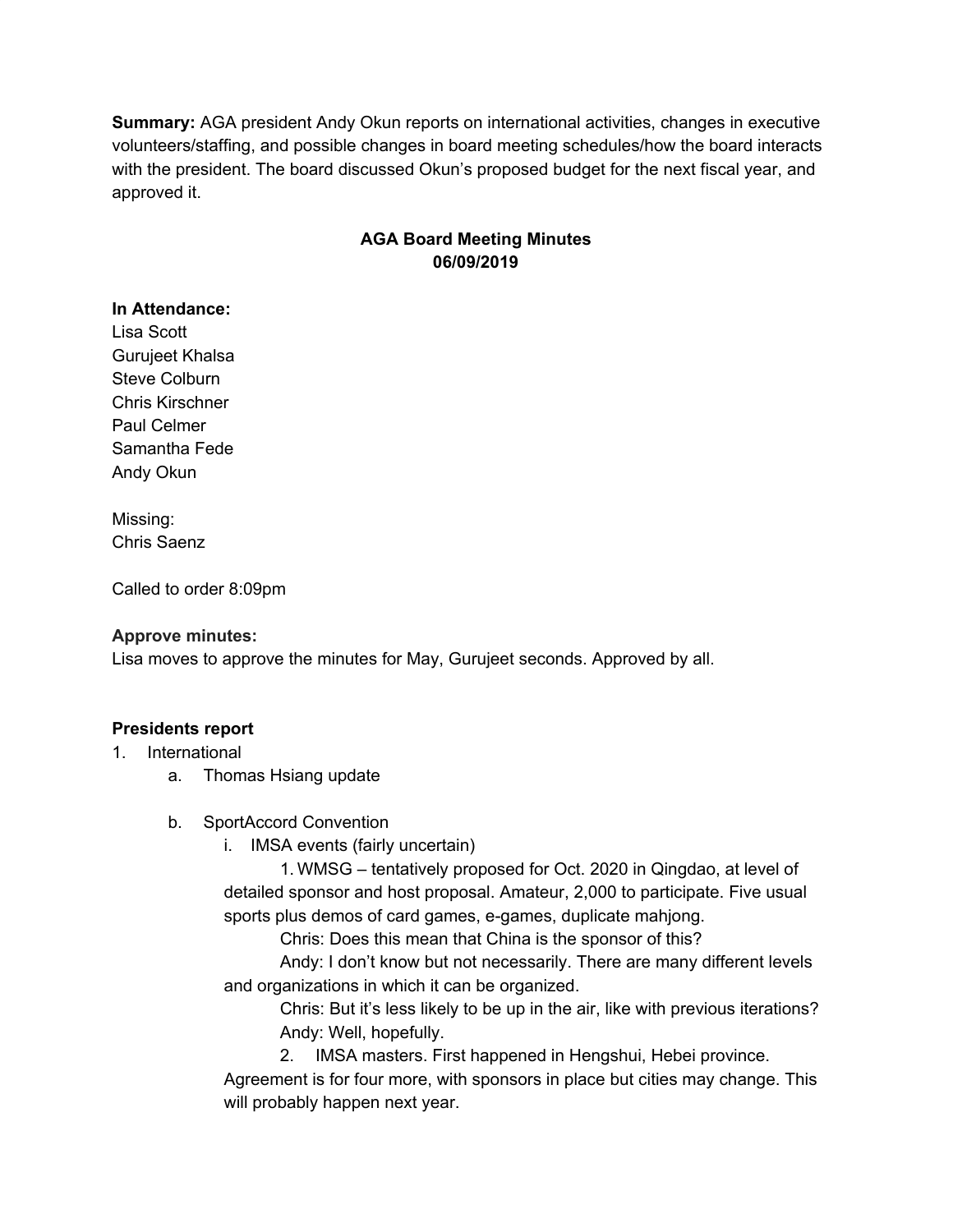3. IEMG. Currently proposed for Nov. or Dec. of this year. If it is held, it will probably be the last one and will probably have very low budget, low prizes, and few players.

4. World Mind Games. This would be successor event of SAWMG. GAISF, formerly SportAccord, would be in charge. Targeted for Winter 2020 but very uncertain.

5. IMSA World Youth Mind Games. Small event for U16 in August 2020 in Tianjin. Travel allowance but no prizes.

Chris: Will we have a process for selecting who we send to these events? Andy: Yes, but unfortunately we're likely to have short notice. We're

aware of this.

Steve: Have you heard of the MAMA international tournament? Part of the Thailand Princess cup.

Andy: I'm aware of some informal information from Facebook, but no further info. Thailand has a big go community related to the Thai owner of 7-11. Steve: I will follow-up with you offline.

ii. IOC Recognition:

IGF is ready for IOC recognition, and wanted to submit application and materials in October of 2018, but could not get IOC response. Turns out IOC called a halt to new recognitions to take a "step back" to reassess the meaning and process of recognition. They claim we should be patient and unconcerned, with process likely to be made public in 2020 and reopened in 2021. Disappointment for IGF and Thomas, but not so much for Chinese officials, who believe recognition to be both impossible and unimportant. IOC recognition would be very useful for Go inside and outside of Asia. For example, it might better position the AGA as a C3 organization.

### c. Anti-doping

i. I was officially appointed IGF anti-doping officer at the WAGC in Matsue, and helped contract for and supervise the sample collections there

ii. Having been working on a draft risk assessment for IGF to justify the scope and nature of our anti-doping efforts.

iii. Likely will seek IGF permission to file a request for a WADA exemption from out of competition testing. Will do so, likely, in coordination with other mind sports organizations.

Steve: Will/when will this be applied to our events?

Andy: It probably won't be applied in American events for a long while, because we don't have the high stakes events. We want to be part of the world of clean sports, but we'll probably focus more on other measures to stop cheating. For example, we had individuals check in phones. But, playing in the tournament is the main prize here and we don't have many problems with it right now.

Chris: Will we need Theraputic Use Exemptions on file?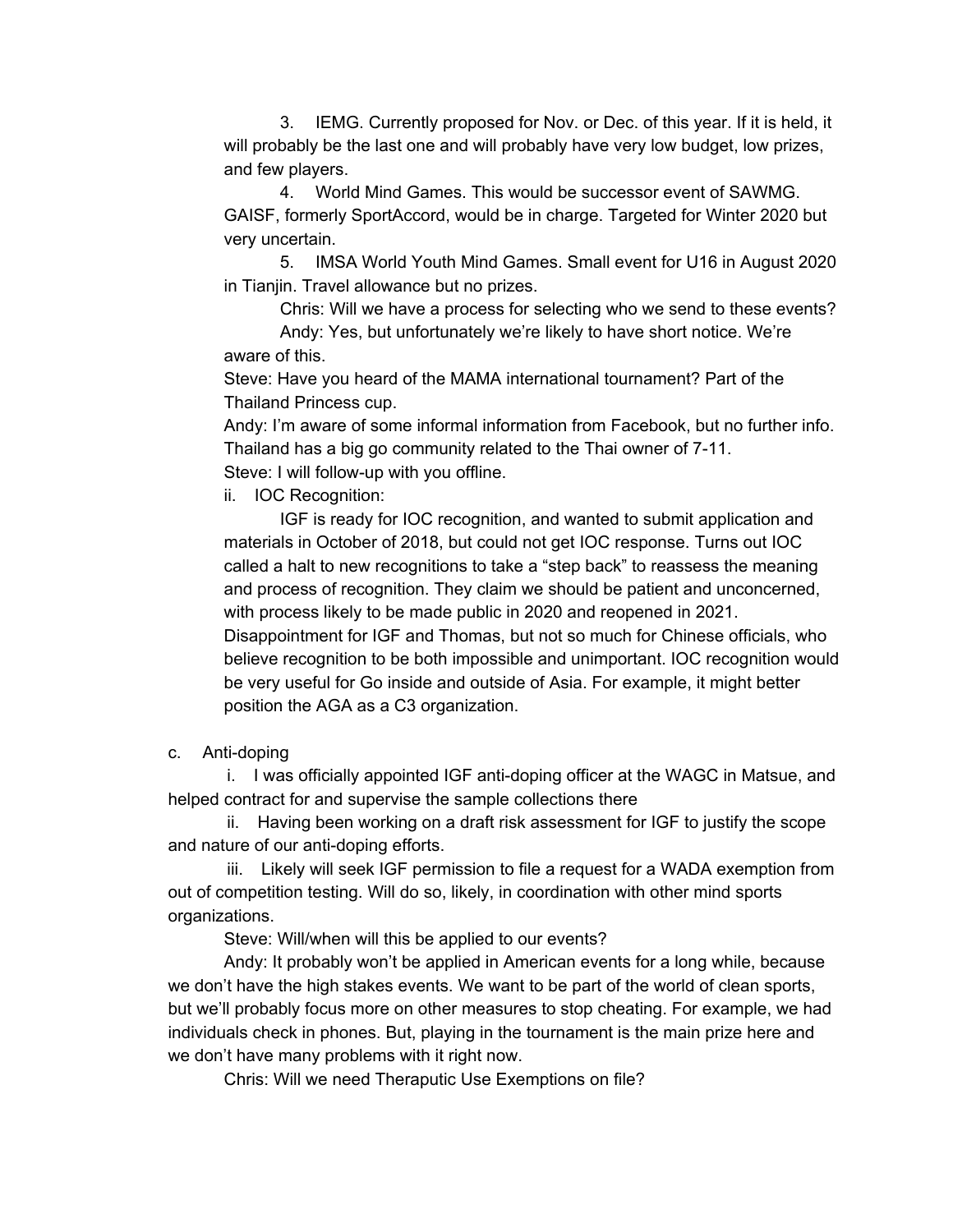Andy: We did discuss with top players prescription drug use, and we only tested the top players. It can be done retroactively. It's not ideal, but our sport has no history of doping.

d. Misc.

i. At SportAccord, I learned of a top level domain, .sport, that GAISF operates. I will be prodding them to make use of it, paying the higher fee to GAISF to secure a wide range of Go related domains. Could maybe get usgo.sport and some others.

### 2. Budget

a. Draft distributed. Let me know questions. Obviously it is hard for you to approve it at this meeting, but you could agree to approve by e-mail should questions be appropriately answered.

b. Plan is to spend the portion of the reserve we have for pro matches going forward. Otherwise not a dramatic budget. We have ample funds for things we want to try.

c. No substantial changes in dues, no changes in tournament functions, adding more to the treasurer budget to hire an accountant to do a 990. Broadcast money is still high as it is something that sets us as the AGA apart. I increased the pair go budget to cover travel funds, in addition to the regular pair go. We increased the item for chapter rewards, because we had a big response that went over budget last year.

Paul: Are we dipping into the reserves more than last year?

Andy: Yes, but mostly from the Google grant money allotted for pro go. But, I think if we have good programming to spend on, we have a big reserve (partially because we've had a surplus in past years) so we should be willing to spend.

## 3. Events

a. Pandanet season winding to successful close.

Steve: Greater Washington and NYC playing in the finals again, 1st Saturday of congress. There were two instances of possible cheating; it is very difficult to investigate, so we'll make changes for next year. We will probably require face-to-face via video.

b. Transatlantic Tournament end at 3-3. Viewership up in fifth game, not sure this time.

i. In order to address cheating, as this is an online game, we have an assistant referee with each player.

> ii.  $4<sup>th</sup>$  Game disputed end. European player lost on time, but said there was a computer server connection issue. There were not strong rules for the situation, but the referee ruled that Eric Lui won on time; there were unhappy people. We have, going forward, changed it so that there are regulations for this type of circumstance, including an appeals board and a process for a "sealed" move if the game lags.

c. Congress sign ups in 360 range so pleased to report that Dave Weimer has recommenced breathing.

4. Staff, admin and other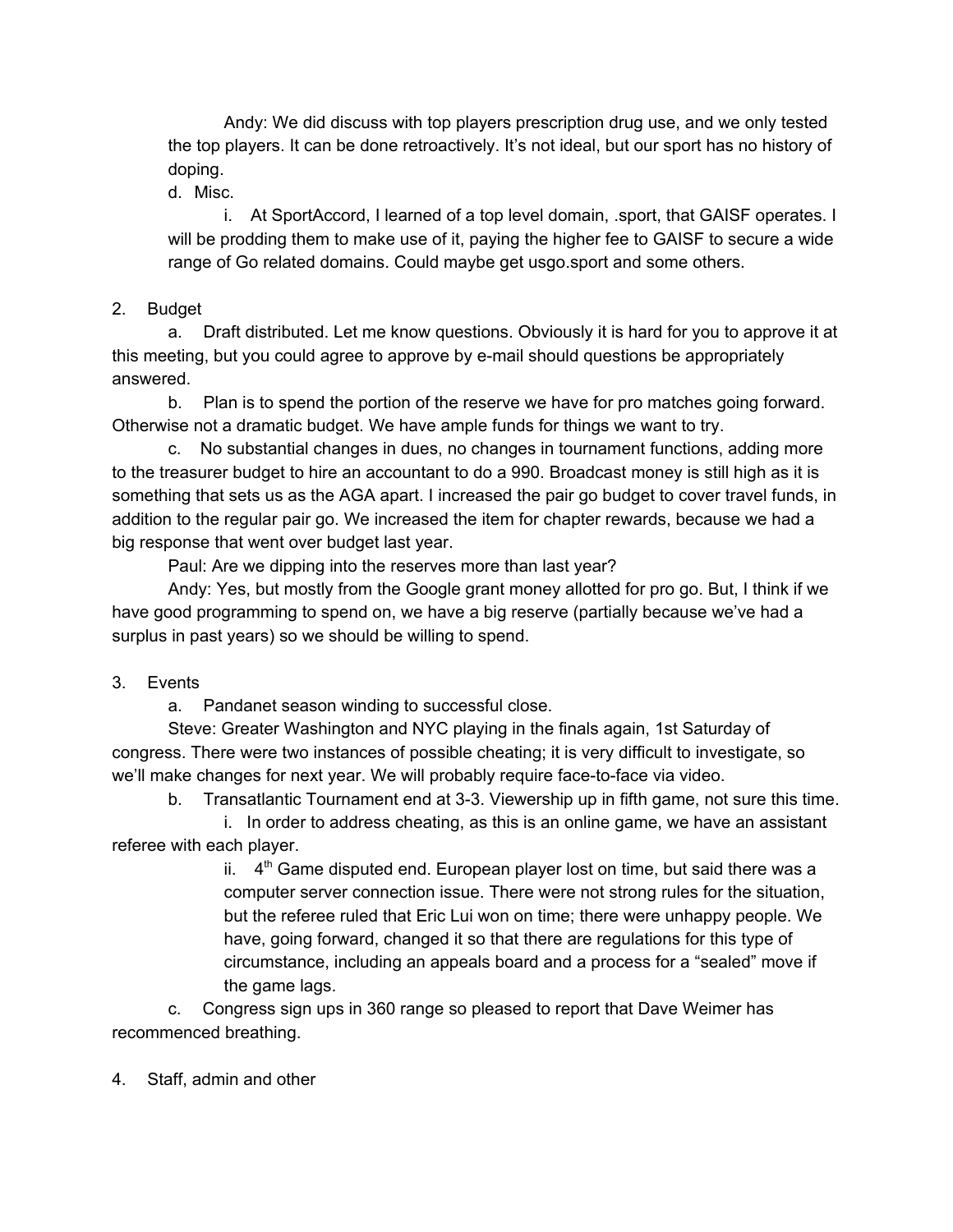a. Jonathan Bresler submitted his resignation, having done the job for many years. As it is a tricky job to fill, EVP Andrew Jackson, who understands the technical side of it far better than I do, is taking the opportunity of parental leave to fill the post until we find a replacement.

b. Server migration went well. Steve reports things are looking good.

c. I have a personal project to donate Go boards and maybe some teaching by pros to the US Pacific Fleet. I have a new volunteer, Navy vet Doug Wilkinson, who is helping me organize it. He found a magnetic cloth board that is awesome and not too pricey. I can do it in AGA/AGF's name, with the respective boards' approvals, but funding by me and others who might be interested, through AGF if the donation is 501(c)3 appropriate. I will bring it back to yall when the time is right.

## 5. President/Board Interaction

I am sending around a memo about the way the board functions. Let's discuss it a bit, but with the idea that we have a structured conversation at the Congress meeting. The principal point is, I am recommending a significant change in the way the board and president interact, and the way the board operates. If the board is amenable to some version of the change, I could serve a  $5<sup>th</sup>$  and last term seeing it through, at the board's option of course.

- a. By the way, the Russian Go Federation is becoming very big, and profitable, and will be hosting next year's World Amateur Go Tournament (the first non-asian country to host).
- b. I have drafted a memo, which I will send out to all. We can discuss via email and finalize at congress.
- c. This could be a great role for a part-time paid staffer. Making sure the machinery works and runs smoothly.

Paul, Lisa, Gurujeet support this direction and look forward to seeing the memo. Chris emphasizes that seeing written reports in advance would be very helpful. Gurjeet: Do we have a budget in mind for a staffer? Andy: Not yet.

## 6. Discussed representation in international tournaments

# **Discuss and approve budget**

Martin: We are not ready to do this as we just received it this morning. Thoughts so far? Lisa: I looked through it and it seems straightforward. I have no objections.

Martin: Yes, it doesn't seem like there are many changes.

Gurujeet: It generally looks good, but we need to make sure the pro-funds get spent properly this year.

Andy: How about this- take the week to review it and send comments or concerns. Or you can approve and amend later.

Steve: We can also use slack to discuss.

Lisa motions to approve budget with a 7 day grace period to make changes to approval, Chris seconds. Unanimous.